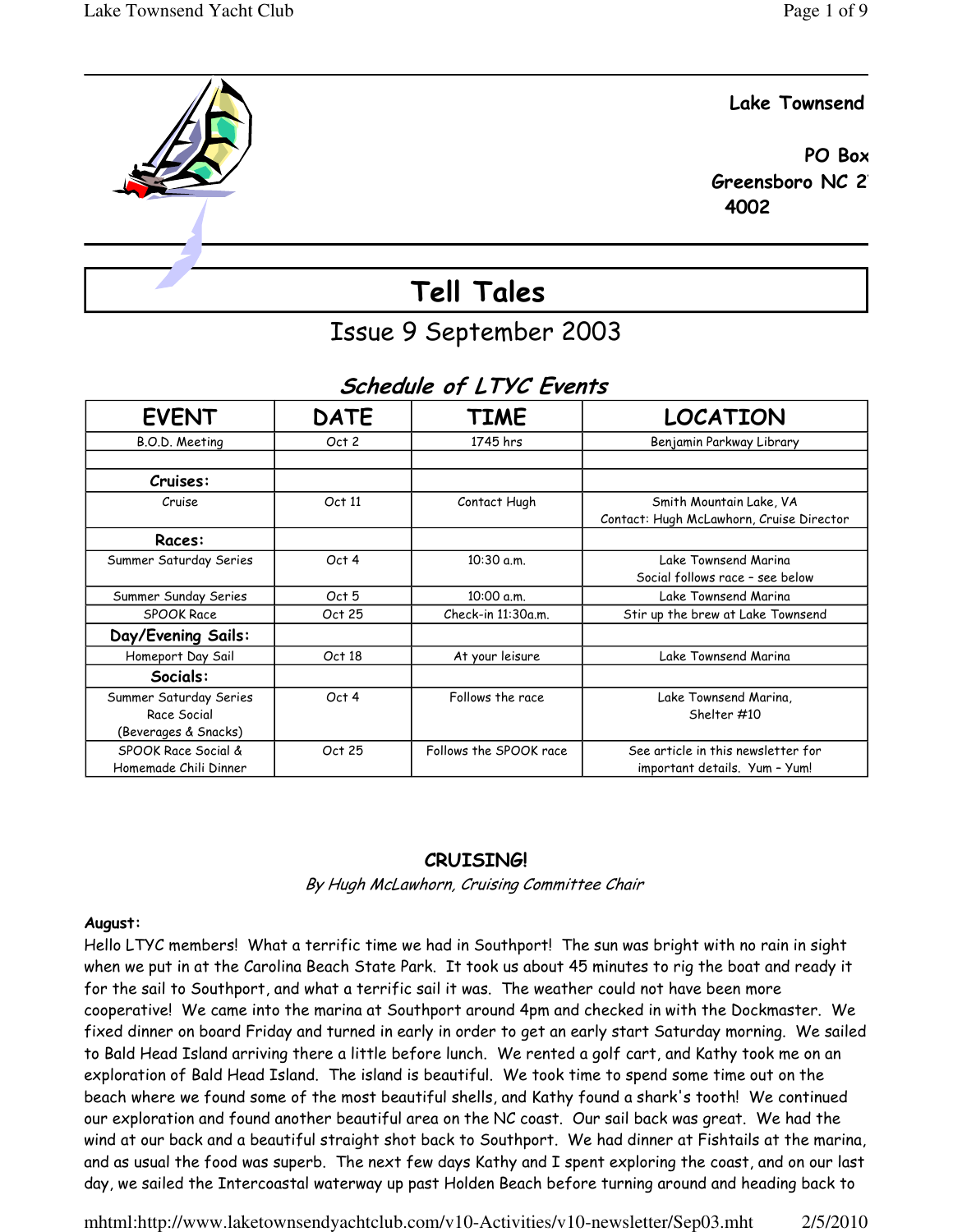### SUMMER CRUISIN'

By Steve Raper

### Hampton, Va.:

This summer I enjoyed two very different types of cruising. One was to Hampton, Virginia which is a very busy bay area with commercial and naval shipping and shipbuilding. There is so much going on here you couldn't see it all in a week or more. There are many places to stay and even more restaurants. I also enjoyed the company of fellow sailors and good friends Hugh and Kathy McLawhorn.

### Kerr Lake, Clarksville, Va.:

The other trip was to Kerr Lake at Clarksville, Virginia and it was just Baby (Flying Scot 4051) and me. Except for the very small town of Clarksville, there is nothing else close by, and this part of the lake looks more like a river. The area is very popular for fishing. There are basically two places to stay and about 6 restaurants (including Wendy's and Burger King) to choose from.

These very diverse trips were equally enjoyable but in different ways. I think that diversity is one of the things we love about sailing. Different places, winds, companions, environments and new challenges keep it all fresh for us.

I posted some photos with comments about the trips on our website at www.greensboro.com/ltyc or go straight to them with www.greensboro.com/ltyc/Cruises/Hampton03/index.htm or www.greensboro.com/ltyc/Cruises/Clarksville03/index.htm. To see the comments click on the first photo and click next to go to the next photo.

See below for GPS WayPoints from Steve.

### GPS WAYPOINTS

HAILING ALL GPS RECEIVER USERS: LTYC members are invited to share good waypoints and relevant information about the area being featured. Be sure to include tips and personal experiences that would be helpful or interesting to others. Also feel free to share information that you read, see, or hear elsewhere concerning GPS, including tips from other sailors. Be sure to tell us exactly where or from whom you received the information, so that we can confirm the source and accuracy, and give them proper credit.

Contact either the newsletter editor, P. Reynolds (see Help Lines box) or Steve Raper (see LTYC Directory for his phone number or email him through the LTYC Web site mentioned in the previous article).

### Kerr Lake, Oconeechee State Park,

Clarksville, Va. Provided by Steve Raper (degrees - minutes) Channel Marker 19 36 37.191N – 78 32.281W Channel marker 18 36 36.73N – 78 31.41W

### Hampton, Va.

Provided by Steve Raper GPS Co-ordinates to the Blue Water Marina Latitude: 37 deg 01' Longitude: 76 deg 20.6'

NOAA chart for Hampton Roads: #12245

(According to Steve, the NOAA charts are numbered to identify the area that the chart covers. NOAA also has chart catalogs that give a geographic representation of the area covered by each chart and the scale.) Steve: Tour of the whole Hampton Roads bay from the James River Bridge out to the Chesapeake Bay and down into the Elizabeth River to Norfolk - according to my GPS, Hugh and I traveled 43 miles.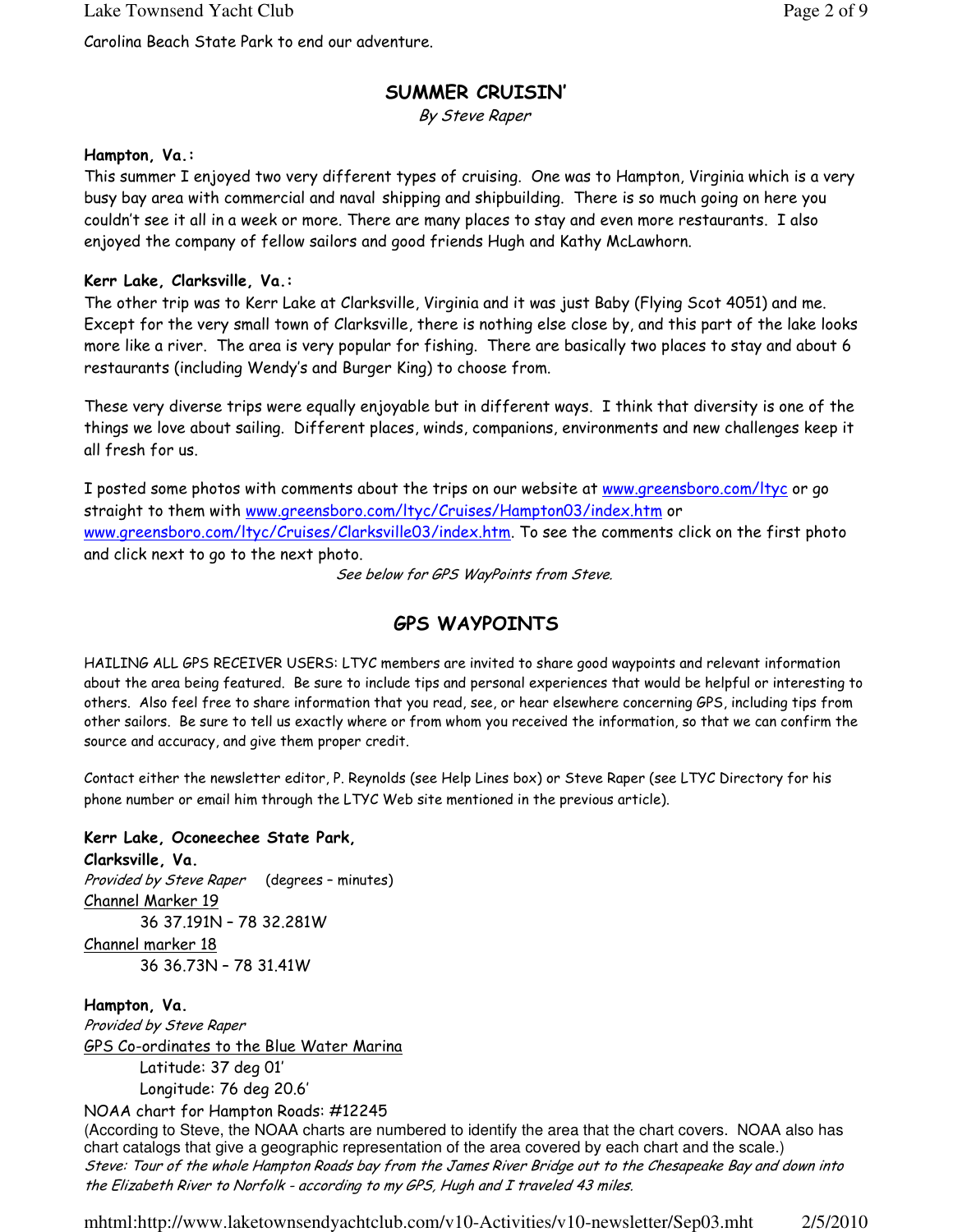### SPOOK Race **25 October 2003**

On Saturday, October 25<sup>th</sup>, the club will have its first SPOOK Race, a one-day pursuit race on Lake Townsend. SPOOK is an acronym for Swift Pursuit Of One-design Kraft, and is a bloody good social event to prepare for Halloween.

Pursuit races are designed to be a carefree, entertaining, stress free way to participate in a race, even if you have never raced before, with your friends and family aboard. The race differs from a standard handicap race in that the race is run for an exact length of time, with the slowest boat starting first followed at intervals by progressively faster boats. The handicap allowance takes place at the start of the race instead of the end of the race. If all boats sail equally well to their handicap, they should all finish at exactly the same time! The first boat across the finish line is the winner.

At Lake Townsend we have two courses which can be sailed, depending upon the sailing conditions. The course lengths are five and nine miles. Once the race is started, it cannot be shortened nor changed.

If you have a boat with an old, suspect, highly suspect or current handicap, you are asked to participate. The only rules one needs to know are basic seamanship rules such as starboard tack has right of way over port tack, and how to tell time. This is carefree racing for everyone, regardless of whether you have raced a boat. This event is just as much fun for the day sailor or cruiser as for the avid racer.

Following the race, we will have a social and dinner at shelter #10. Dinner will be homemade chili, slaw, cornbread, dessert, and beverages of your choice.

To register, email Esther Khoury at <u>estherkhoury@hotmail.com</u> no later than Wednesday, October 22<sup>nd</sup>. Give her your name, the class of boat you will sail, and the number of people for dinner. Those registering after October 22<sup>nd</sup> may race, but will not be able to have dinner. Registration fee is \$5 per boat, and dinner is \$6 each per man, woman, child and spook. Payment is to be made at check-in on Saturday, October 25<sup>th</sup> between 11:30 am - 12 noon at shelter #10. The competitors' meeting is at 12 noon. The race starts at 1:00 pm.

This is a howling good event for the entire family as well as guests to prepare for ghosts, goblins, and things that go bump in the night.

### INVITE NEW MEMBERS TO CREW

From John Hemphill, Membership Committee Chair

Hey racers, with the summer series winding down, few of us will be racing for points the first weekend in October. Consider inviting a new member who took the sailing classes to crew with you this month. If you're willing to do this, but don't know any of those students, let me know, and I'll hook you up with someone. We've had quite a few students join the club and this would be a good way to get them involved in club activities and

excited about sailing. If you are willing to take on new crew during October - either the Summer Series or the Pursuit Race - e-mail me at

hemphillj@gborocollege.edu

### NEW MEMBERS: LET'S GO RACING

From John Hemphill, Membership Committee Chair

If you are a new member and would like to crew with a more experienced sailor in our October races, let me know, and I'll try to hook you up with someone.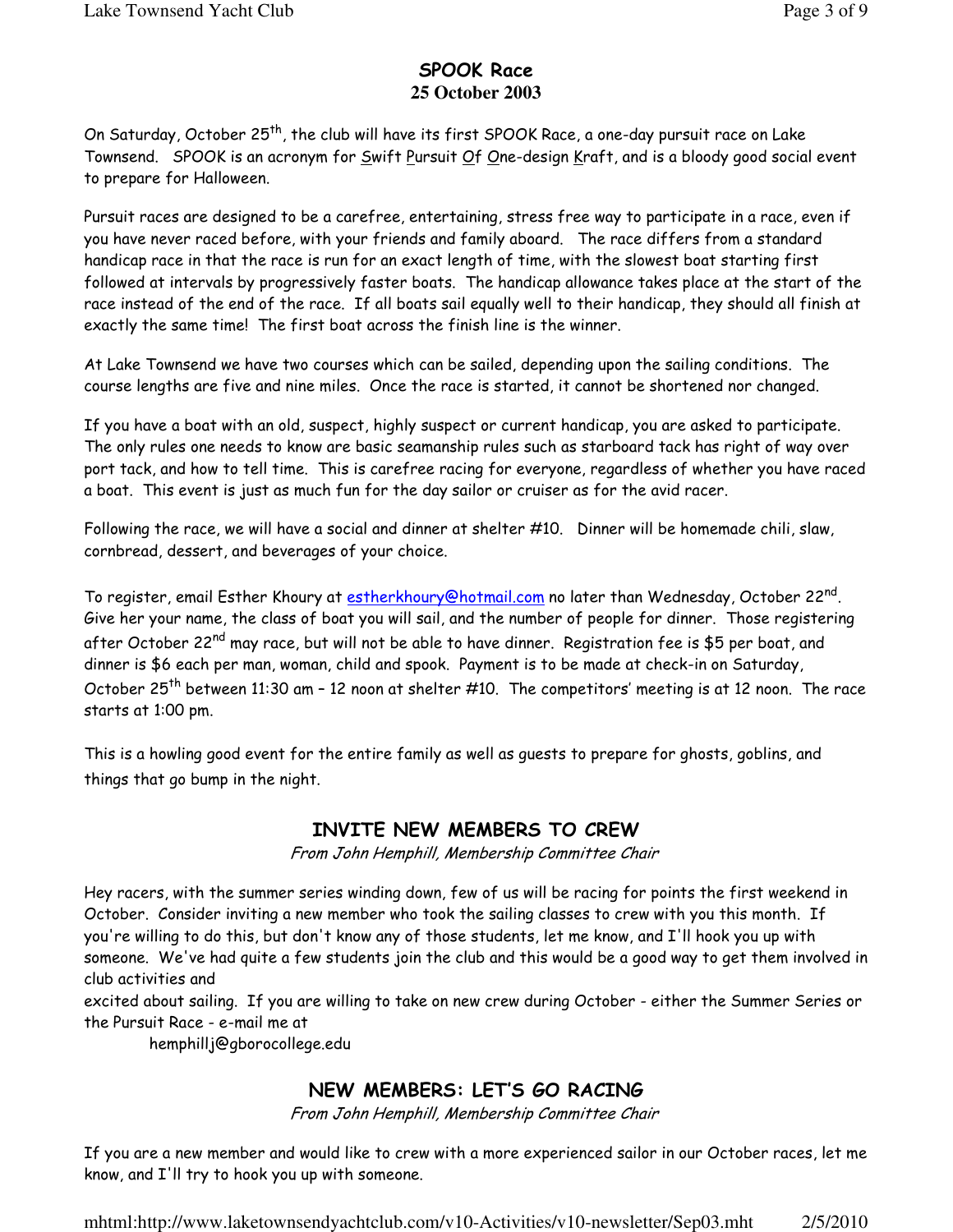### Contact me at hemphillj@gborocollege.edu

"A heart in love with beauty never grows old." Turkish proverb.

### WELCOME NEW MEMBERS

These LTYC members have joined since the membership directory was printed earlier this year. Please contact the newsletter editor (Pam Reynolds) or John Hemphill (Membership Chair), or Esther Khoury (Treasurer) if you notice any errors or omissions.

Piper & Jeff Anderson piper\_ann@juno.com Ingrid & Thage Berggren thibergg@aol.com Carol & Steven Bernstorf drswbclb@aol.com Mary Brubaker mkbrubaker@tycoelectronics.com Sarah & Bill Brubaker wbrubaker@triad.rr.com Cris & Larry Brunson lbrunson@asheboro.com Tracey & Brent Burnett tiggertab82@yahoo.com Michele & Byron Atha bwaii@yahoo.com Nancy & Graig Cunningham cac@triad.rr.com Scott Dahlin & Mitch Termotto Pamela & David Duff david.duff@analog.com Jeff Edwards flybywire\_99@yahoo.com Luis Franco & Paola Pinto luis.franco@duke.edu Robert Gates rgates1@triad.rr.com Gary Gooden Martin Heimann martinheimann@gmx.de Alice & Harold Isley hisley@bellsouth.net Peggy & Wayne Jones wayne.r.jones@att.net Monica & Rob Johnston rnj@johnstonprop.com Carl Kessler & Pamela Graham carljkessler@earthlink.net Karen & Mike Kirkman Mary Ellen & Ken Kranz kmkranz@prodigy.net Bill Larkin blarkin@avenc.net Paul Nicholson & Laurel Solomon penicholson@mindspring.com Debbie Nokovich dnokovic@tycoelectronics.com Joyce & Tommy Parham joyparham@aol.com Cynthia & Sam Reichelson reichelson@cs.com Paul Shaw & Jacquie Gilson pwshaw@re-sourcean.com Sydna Tripp sydnatripp@aol.com Tim Victor TimVictor@aol.com Susy Wrenn & Rodney DeBusk susywrenn@hotmail.com Kathy & Gary Wulf gkwulf@yahoo.com Ann & Chet Wyrick c.wyrick@att.net Saide & Vedat Yuce vedatyuce@yahoo.com

### FOR SALE ADS

### San Juan 21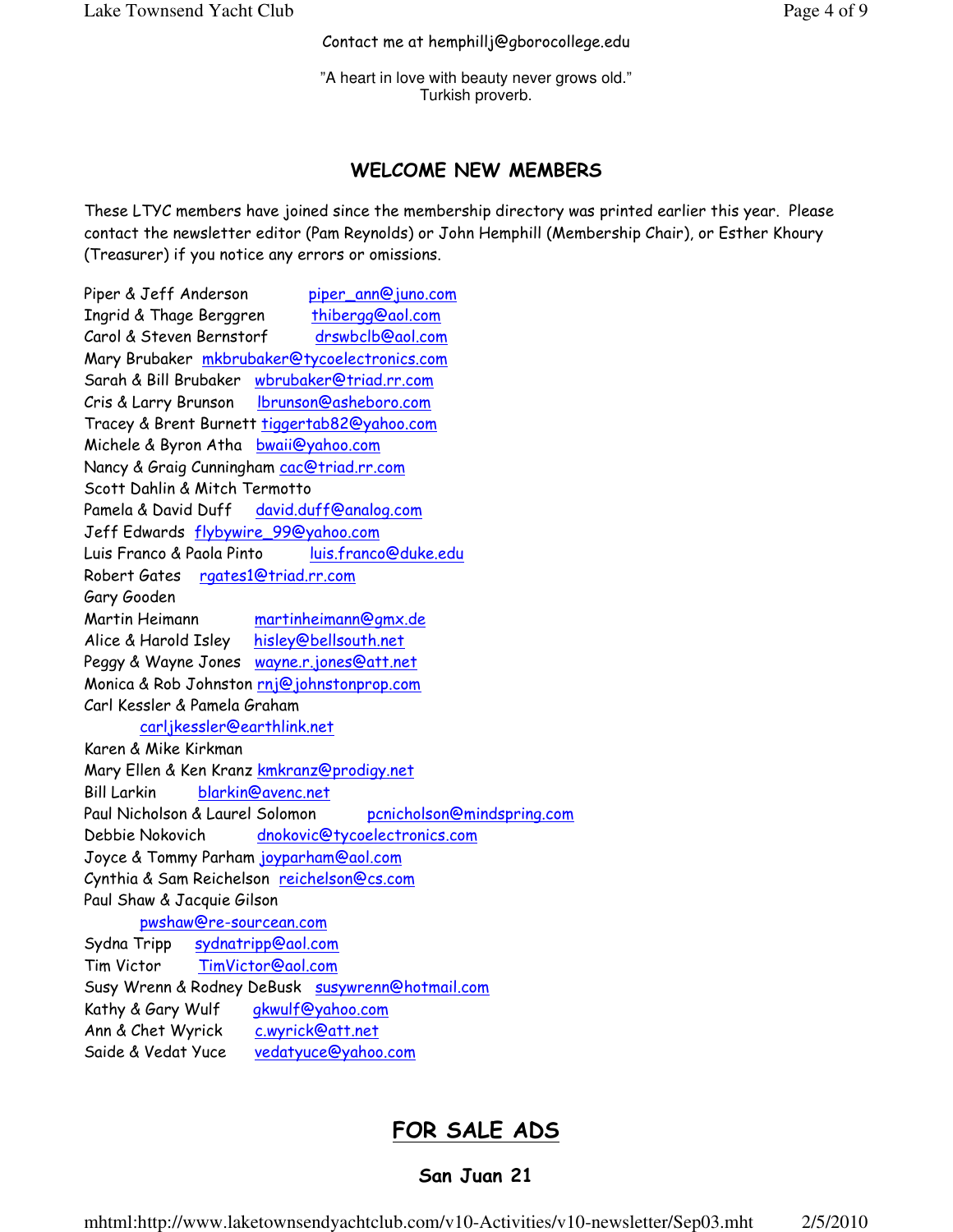Lake Townsend Yacht Club **Page 5 of 9** and  $P$  and  $P$  and  $P$  and  $P$  and  $P$  and  $P$  and  $P$  and  $P$  and  $P$  and  $P$  and  $P$  and  $P$  and  $P$  and  $P$  and  $P$  and  $P$  and  $P$  and  $P$  and  $P$  and  $P$  and  $P$  and  $P$  and  $P$ 

### 1973, Mark I, sail #477,

Serial Number – CLK 21 063 0173

White hull, blue cove stripe and waterline stripe, no bottom paint. Forward hatch, backstay adjuster, bow pulpit, kickup rudder (new pintels and gudgeons), running lights, bulkhead mounted compass and knot meter. Keel has been professionally faired and new keel gasket. Blue 'V' berth cushions, and quarter berth cushions, sink (new thru fitting), Porta Potti, custom built storage boxes, and interior lights. Two sets of sails: Clark main, genoa, working jib, and spinnaker; North main, genoa, and spinnaker. Kenyon alcohol stove, forward hatch wind scoop, boarding ladder, cockpit awning, dock lines, and anchor, chain and line.

Outboard Motor, model 5ML, 5 HP Mariner with long shaft, gear shift (F,N,R), separate fuel tank, serial number 6E3L 424800, purchased new 5/28/88 (less than two hours operating time).

Trailer is Fleet Cap'n galvanized trailer, Model # 21 SJ G, Serial #21-494, built 4/30/81, Bearing Buddies, tongue jack/wheel, and new spare tire.

Can be seen at Lake Townsend Marina, Dry Storage space #4. Price: \$4,500

Contact: Jere Woltz 530 Woodland Drive Greensboro, NC 27408 Tel. & FAX: 336-275-9276

### 16' Mistral & Trailer

North Sails, Swing keel & rudder, Compass. Easy to Sail \$1,500.00

> Call: Dave Varsik 336-712-9668

### 71/2 HP outboard

Long shaft, running good but will need tune up. Asking \$450.

#### Contact: Rudy Cordon 336 540-8848

### American 14.6 Sailboat

Fiberglass construction with anodized spars, Harkin blocks, fiberglass-weighted centerboard, kick up rudder, and Dacron sails, and galvanized trailer with mast stanchion can seat four adults. \$1000.00 See the boat at: sailingsource.com/americansail/default.htm

or call Randee Drake at 336 586-0181

or email kb4qqj@mindspring.com

### 1984 Tanzer 16

#1575, with white hull, light blue deck and red waterline strip. Kick-up rudder, traveler, Cunningham, hiking straps, paddle/boom crotch and detachable motor mount. Windex mast head indicator. Rigged for racing with spinnaker pole and spinnaker launcher. Four main sails (1 - Omar; 2 - Schurr; 1 - Vector); three genoa jibs (1 - Omar; 2 - Schurr; 1 - Vector); one working jib (1 - Vector); and two spinnakers (1 - Omar; 1 - Schurr). Custom blue Sunbrella cover. Galvanized trailer (long) with Bearing Buddies and new spare tire. Excellent condition. \$2,900. Contact: Jere Woltz, 336-275-9276

### WANT ADS

### FLYING SCOT

Looking to buy a Flying Scot, in good to very good condition. Call: Phil Leonard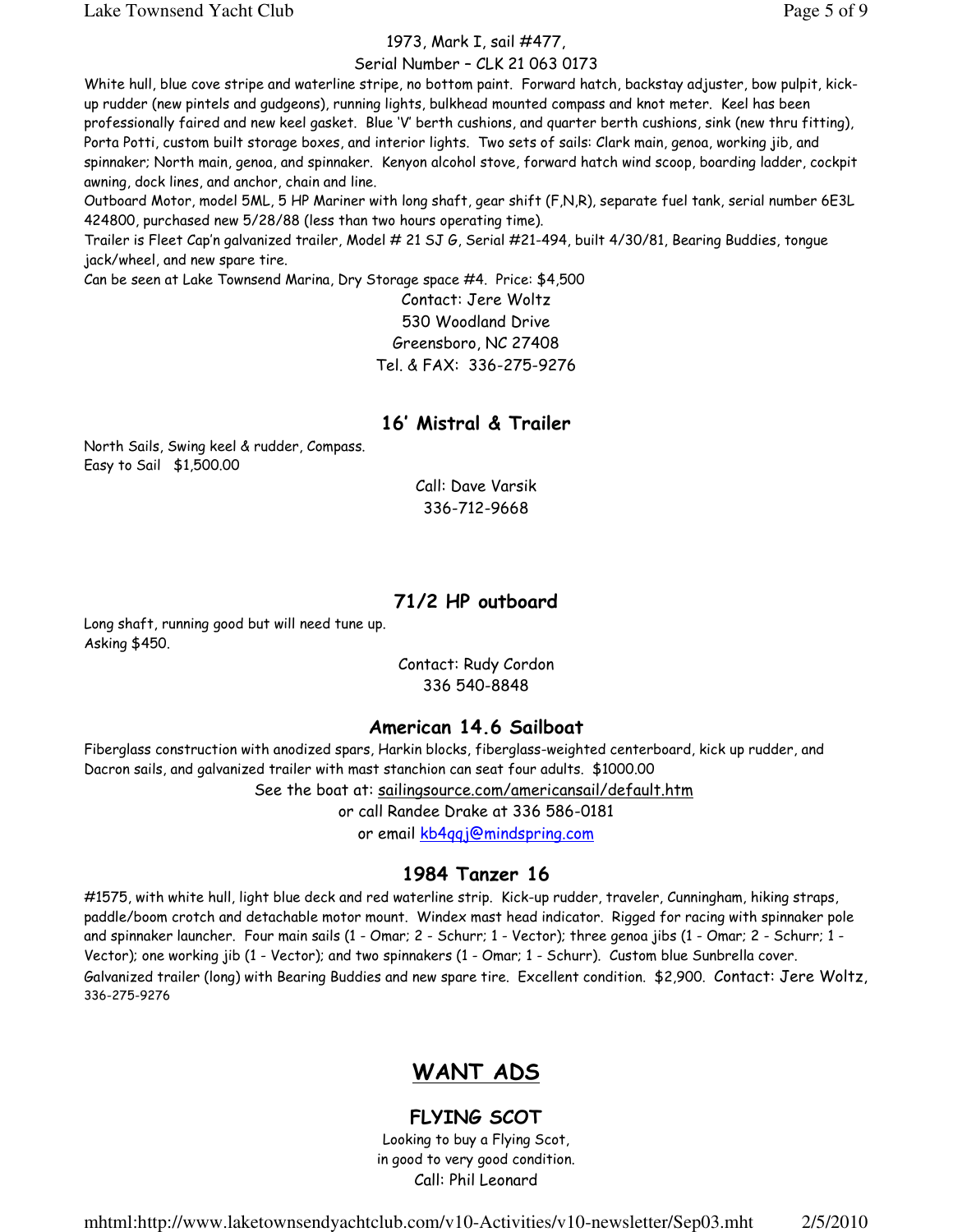|                                 | Lake Townsend Yacht Club Help Lines   |
|---------------------------------|---------------------------------------|
| Commodore:                      | <b>Bill Grossie</b><br>336 643-1730 R |
|                                 | wgrossie@infionline.net               |
| <b>Races/Property:</b>          | <b>George Bageant</b>                 |
| (Vice Commodore)                | 336 629-2750 R                        |
|                                 | 336 626-1966 B                        |
|                                 | gbageant@hotmail.com                  |
| <b>Sailing Classes:</b>         | <b>Alison Childress</b>               |
| (Rear Commodore)                | 336 540-0885 R                        |
|                                 | childress@ctwo.net                    |
| Cruising:                       | <b>Hugh McLawhorn</b>                 |
|                                 | 336 627-0056 R                        |
|                                 | footinpa@hotmail.com                  |
|                                 | kmmclawhorn@netscape.net              |
| Membership:                     | <b>John Hemphill</b>                  |
|                                 | 336 632-0864 R                        |
|                                 | hemphillj@gborocollege.edu            |
| <b>Publicity/History:</b>       | David Young                           |
| (Secretary)                     | 336 545-1655 R                        |
|                                 | sandyleo@aol.com                      |
| <b>Finance:</b>                 | <b>Esther Khoury</b>                  |
| (Treasurer)                     | 336 379-0310 R                        |
|                                 | estherkhoury@hotmail.com              |
| <b>Junior Sailing:</b>          | <b>Ray Barker</b>                     |
|                                 | 336 282-6566 R                        |
|                                 | rbarker56@yahoo.com                   |
| <b>Mayor's Cup Regatta:</b>     | <b>Ella Wren</b>                      |
|                                 | 336 333-9420 R                        |
|                                 | ewren@triad.rr.com                    |
| <b>Newsletter/Directory:</b>    | <b>Pamela Reynolds</b>                |
|                                 | 336 856-2908 R                        |
|                                 | pfcr4201@aol.com                      |
|                                 |                                       |
| Nominating:<br>(2002 Commodore) | <b>John Goodman</b><br>336 605-9255 R |
|                                 | deacon76@bellsouth.net                |
|                                 |                                       |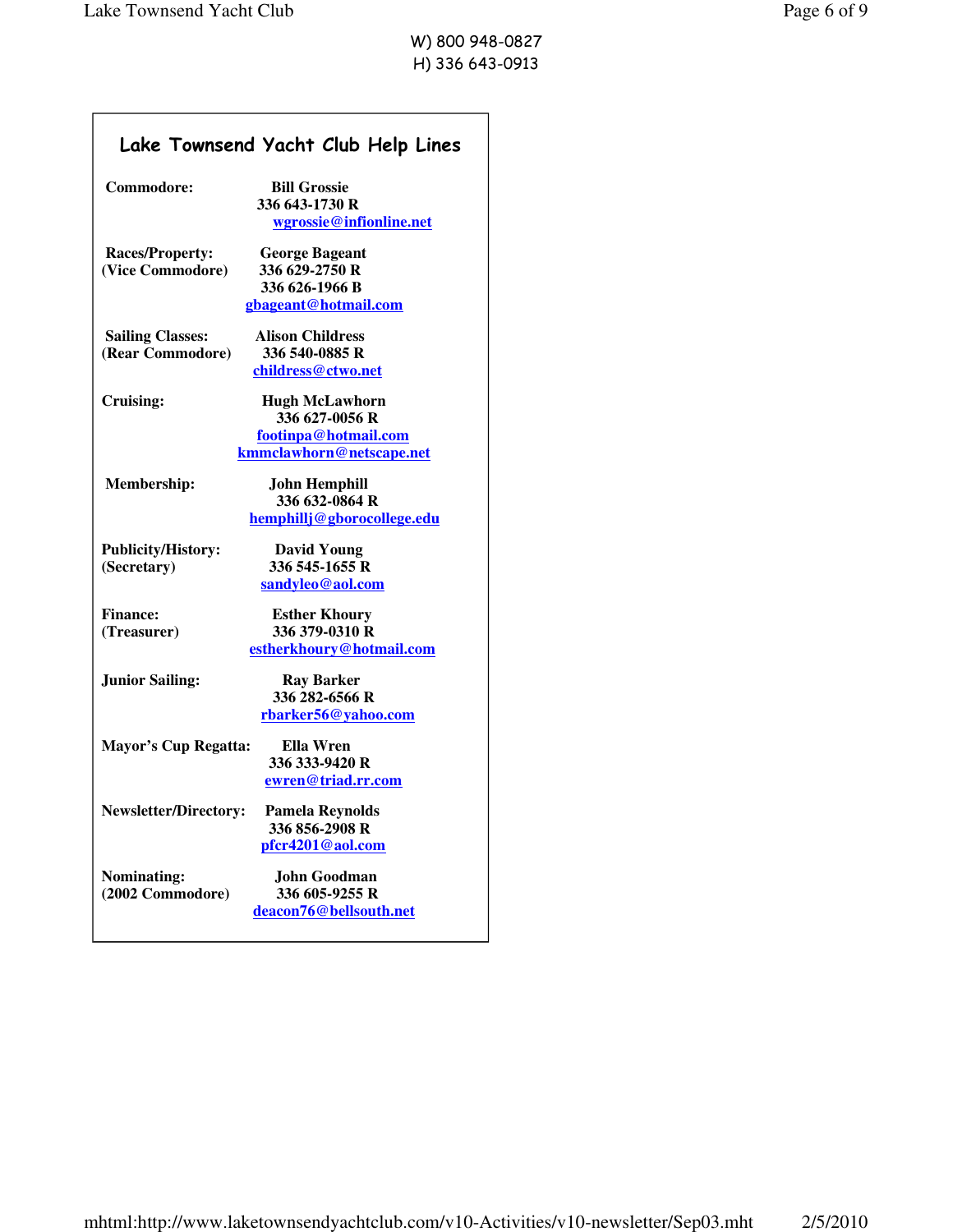Lake Townsend Yacht Club Page 7 of 9

## Call People. Go Sailing

In an effort to involve more sailors in the Club's Racing Program, we're going to start publishing this "Available to Crew" list in each newsletter. The people listed have taken our Learn to Sail class or have other previous sailing experience and are all looking to get more time on the water. So, if you have a boat and would like to participate in the Summer Race Series (starting this month) why don't you call one of these folks for your crew? If you'd like to add your name to the list, contact David Young at 545-1655 or sandyleo@aol.com.

### Available To Crew

| Name                      | Home Phone   | Work Phone        |
|---------------------------|--------------|-------------------|
| <b>Bill Byrd</b>          | 336-635-1926 |                   |
| Chip Cromartie            | 336-601-0464 | 336-274-3559      |
| Randy Crum                | 336-375-6465 | 336-335-6724      |
| Geoffrey Gregg            | 336-643-8258 | 336-253-7071      |
| Lewis Johnson             | 336-656-4971 | 336-334-3448      |
| Ches Kennedy              | 336-545-9697 | 336-272-9388      |
| Joan Kramer               | 336-272-6183 |                   |
| Paul/Jean Leslie          | 336-668-2874 | 336-272-7102 x276 |
| Christopher Marriott      | 336-540-9055 | 336-323-0092      |
| Jeff McClintock           | 336-323-0714 | 336-375-0234      |
| Lawrence Miller           | 919-460-4683 | 919-606-0857      |
| Debbie Nokovich           | 336-286-5320 | 336-727-5022      |
| Ralph Nuckols             | 336-282-3269 | 434-797-6354      |
| Pamela Reynolds           | 336-856-2908 | 336-832-7484      |
| Derek Robinson            | 336-584-7281 | 336-227-6211      |
| Jeff Taylor               | 336-674-3887 | 336-9544364       |
| Bob Wagner & Marie Hopper | 336-375-3861 |                   |

# Racing Results – September

| Saturday, Sept oth, 2005 – isotope Fieet |                     |           |           |       |              |  |
|------------------------------------------|---------------------|-----------|-----------|-------|--------------|--|
| Boat                                     | Skipper             | Race $#1$ | Race $#2$ | Total | Cum. Results |  |
| <b>ISTP 007</b>                          | A. WOLF             | n         |           | 15    | 67           |  |
| ISTP <sub>42</sub>                       | <b>E. RASMUSSEN</b> |           |           | 14    | 60           |  |
| <b>ISTP 2001</b>                         | <b>F. MELDAU</b>    |           |           |       | 55           |  |
| <b>ISTP 1776</b>                         | G. MOORE            |           |           |       | 44           |  |
| ISTP 2450                                | D. DUFF             |           |           | 10    | 29           |  |
| ISTP 1027                                | <b>J. RASMUSSEN</b> |           |           |       | 30           |  |
| <b>ISTP 2050</b>                         | K. SWIGER           | --        | --        |       | 14           |  |
| <b>ISTP 186</b>                          | <b>J.P. AYERS</b>   | 8         |           | 13    | 13           |  |

### **Saturday, Sept 6th, 2003 – Isotope Fleet**

#### **Saturday, Sept 6th, 2003 – Flying Scot Fleet**

| <b>Boat</b>      | Skipper      | Race $# 1$ | Race # 2 | Total | Cum. Results |
|------------------|--------------|------------|----------|-------|--------------|
| <b>FSCT 4043</b> | J. HEMPHILL* |            |          |       | 46           |
| <b>FSCT 1939</b> | B. MOATES*   |            |          |       | 33           |
| <b>FSCT 2252</b> | D. YOUNG*    |            |          |       |              |
| <b>FSCT</b>      | J. RUSSELL   |            |          |       |              |
| <b>FSCT 801</b>  | M. DELANEY   | $- -$      | $- -$    | $- -$ |              |

### **Saturday, Sept 6th, 2003 – Tanzer Fleet**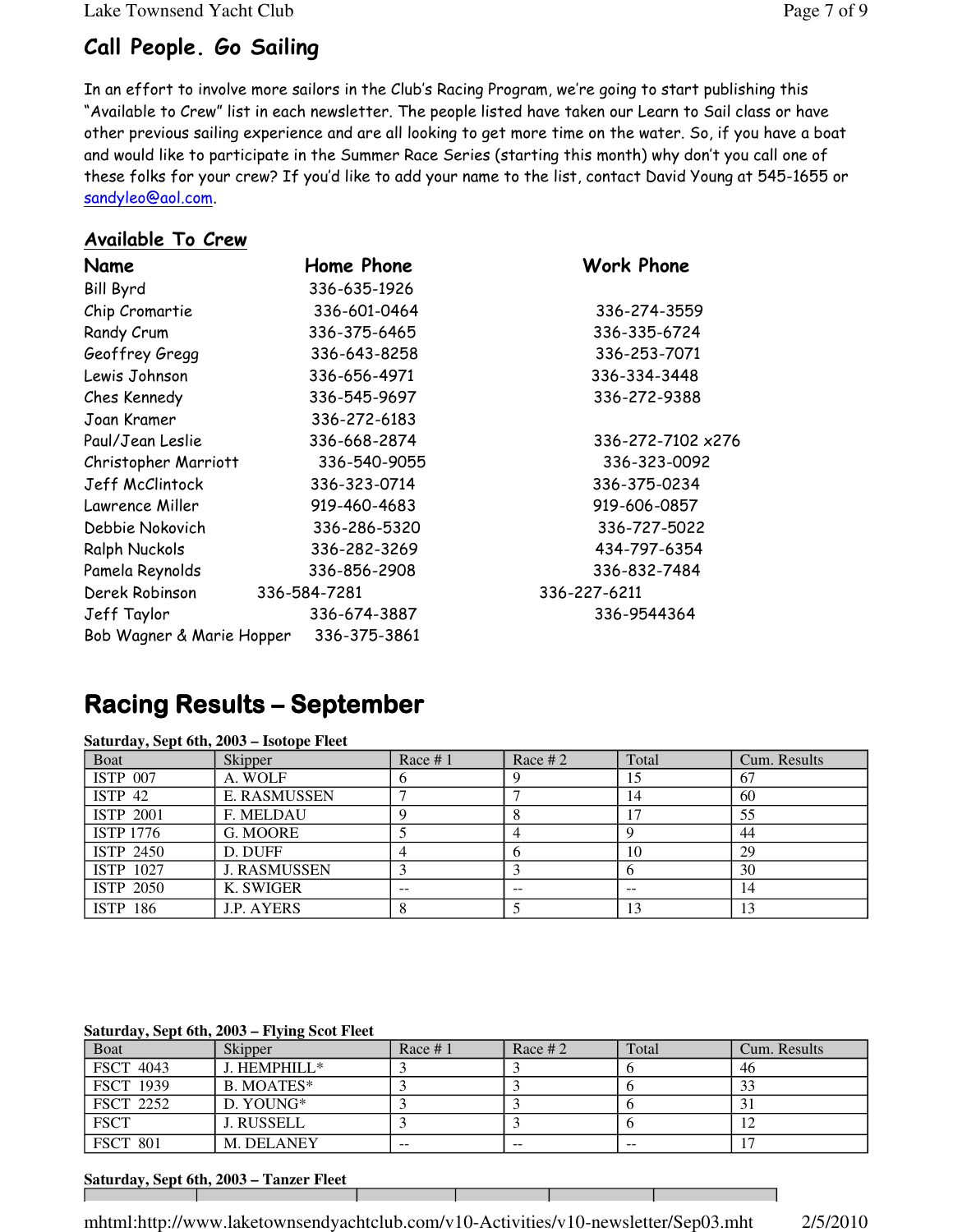#### Lake Townsend Yacht Club

| <b>Boat</b>     | Skipper        | Race $#1$ | Race # 2 | Total | Cum. Results |
|-----------------|----------------|-----------|----------|-------|--------------|
| TNZ 1146        | H. BODMAN      |           |          |       | 33           |
| TNZ 1440        | E. KHOURY      |           |          |       | 20           |
| TNZ 1427        | P. THORN       | --        | $- -$    | $- -$ |              |
| TNZ 240         | P. NICHOLSON   | $- -$     | --       | --    |              |
| <b>TNZ 1529</b> | L. MILLER      | $- -$     | $- -$    | $- -$ |              |
| TNZ 738         | <b>KIRKMAN</b> | --        |          | --    |              |

#### **Saturday, Sept 6th, 2003 – Monohull Fleet / Green Division**

| <b>Boat</b>        | Skipper           | Race $# 1$ | Race $#2$                | Total             | Cum. Results |
|--------------------|-------------------|------------|--------------------------|-------------------|--------------|
| LI 10386           | K. WARREN         |            |                          |                   | 45           |
| <b>BUC 2803</b>    | <b>B. GROSSIE</b> | $- -$      | $- -$                    | $- -$             | 16           |
| F5 2947            | T. CLARK          | $- -$      | $- -$                    | --                | 14           |
| MBYTE 177          | J. GOODMAN        | $- -$      | $- -$                    | --                | 12           |
| MIR5.5 403         | <b>G. BAGEANT</b> | $- -$      | $\overline{\phantom{m}}$ | $\qquad \qquad -$ |              |
| <b>LASE 145189</b> |                   |            | $\overline{\phantom{m}}$ | --                | 10           |
| LASE 142637        |                   | $- -$      | $- -$                    | $\qquad \qquad -$ |              |
| VGD 125            | G. GOODEN         |            |                          | Q                 |              |
| MC-SC 982          | <b>B. GATES</b>   |            |                          |                   |              |

#### **Saturday, Sept 6th, 2003 – Monohull Fleet / White Division**

| Boat            | Skipper            | Race $# 1$ | Race $#2$ | Total | Cum. Results |
|-----------------|--------------------|------------|-----------|-------|--------------|
| NPT16 555       | B. BYRD            |            |           | 10    | 33           |
| CAP142          | R. CORDON          |            |           | 10    | 37           |
| <b>KITE</b>     | <b>B. SNIDER</b>   |            |           | 10    | 27           |
| NPT17 205       | <b>G. JOHNSON</b>  | --         | --        | $- -$ |              |
| <b>JAV 4100</b> | <b>B. SNIDER</b>   | --         | --        | $- -$ |              |
| PICO purple     | P. LEONARD         |            | --        | $- -$ |              |
| AQFN y&b        | <b>C. STAFFORD</b> | --         | --        | $- -$ |              |
| PRS18 327       | <b>B. GROSSIE</b>  |            |           | O     | 10           |

#### **Sunday, Sept 7th, 2003 – Isotope Fleet**

| <b>Boat</b>        | Skipper             | Race $# 1$ | Race $#2$ | Total | Cum. Results |
|--------------------|---------------------|------------|-----------|-------|--------------|
| ISTP <sub>42</sub> | <b>E. RASMUSSEN</b> |            |           | 16    | 63           |
| <b>ISTP 1027</b>   | <b>J. RASMUSSEN</b> |            |           |       | 35           |
| ISTP 1776          | G. MOORE            |            |           |       | 42           |
| <b>ISTP 2450</b>   | D. DUFF             |            |           |       | 31           |
| <b>ISTP 2050</b>   | K. SWIGER           |            |           |       |              |
| <b>ISTP 927</b>    | <b>F. MELDAU</b>    |            |           | 13    | 31           |
| <b>ISTP 007</b>    | A. WOLF             | --         |           |       |              |
| <b>ISTP 186</b>    | <b>J.P. AYERS</b>   |            |           | 13    | 13           |

#### **Sunday, Sept 7th, 2003 – Flying Scot Fleet**

| <b>Boat</b>      | <b>Skipper</b> | Race $#1$ | Race # 2 | Total | Cum. Results |
|------------------|----------------|-----------|----------|-------|--------------|
| <b>FSCT 1939</b> | B. MOATES*     |           |          |       | -42          |
| <b>FSCT 4043</b> | J. HEMPHILL*   |           |          |       |              |
| <b>FSCT 2252</b> | D. YOUNG*      |           |          |       |              |
| FSCT 2262        | $C.$ WREN*     |           |          |       | 16           |
| <b>FSCT 2300</b> | J. RUSSELL     |           |          |       |              |

#### **Sunday, Sept 7th, 2003 – Monohull Fleet / Green Division**

| Boat            | Skipper           | Race $# 1$ | Race $#2$ | Total | Cum. Results |
|-----------------|-------------------|------------|-----------|-------|--------------|
| MC-SC 1114      | R. BOUKNIGHT      | $- -$      | --        |       | 20           |
| TNZ 1146        | H. BODMAN         |            |           | 14    | 35           |
| LI 14932        | <b>K. WARREN</b>  |            | O         | 11    | 40           |
| MIR5.5 403      | <b>G. BAGEANT</b> | --         | --        |       | <sub>0</sub> |
| <b>BUC 2803</b> | <b>B. GROSSIE</b> |            | --        |       | 12           |
| <b>MBYT</b> 177 | J. GOODMAN        | 4          |           |       | 13           |
| F <sub>5</sub>  | T. CLARK          | --         | --        | --    | 12           |
| <b>TNZ 738</b>  | <b>KIRKMAN</b>    | $- -$      | $- -$     | --    |              |
| TNZ 1529        | L. MILLER         | --         | $-$       |       | <sub>0</sub> |
|                 |                   |            |           |       |              |